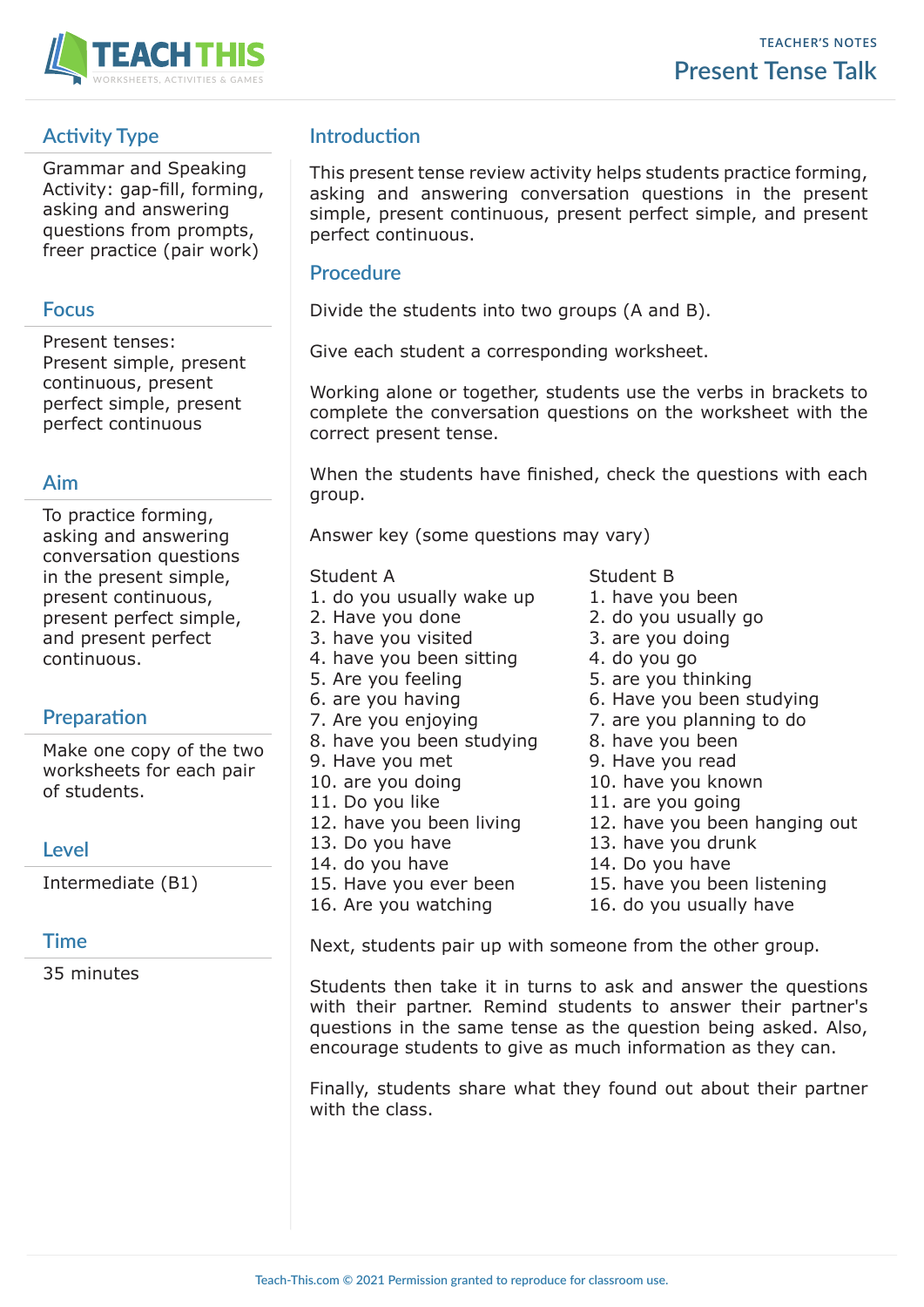

## **Student A**

## **A. Use the verbs in brackets to complete the conversation questions with the correct present tense.**

## **B. Now, take it in turns to ask and answer the questions with your partner.**